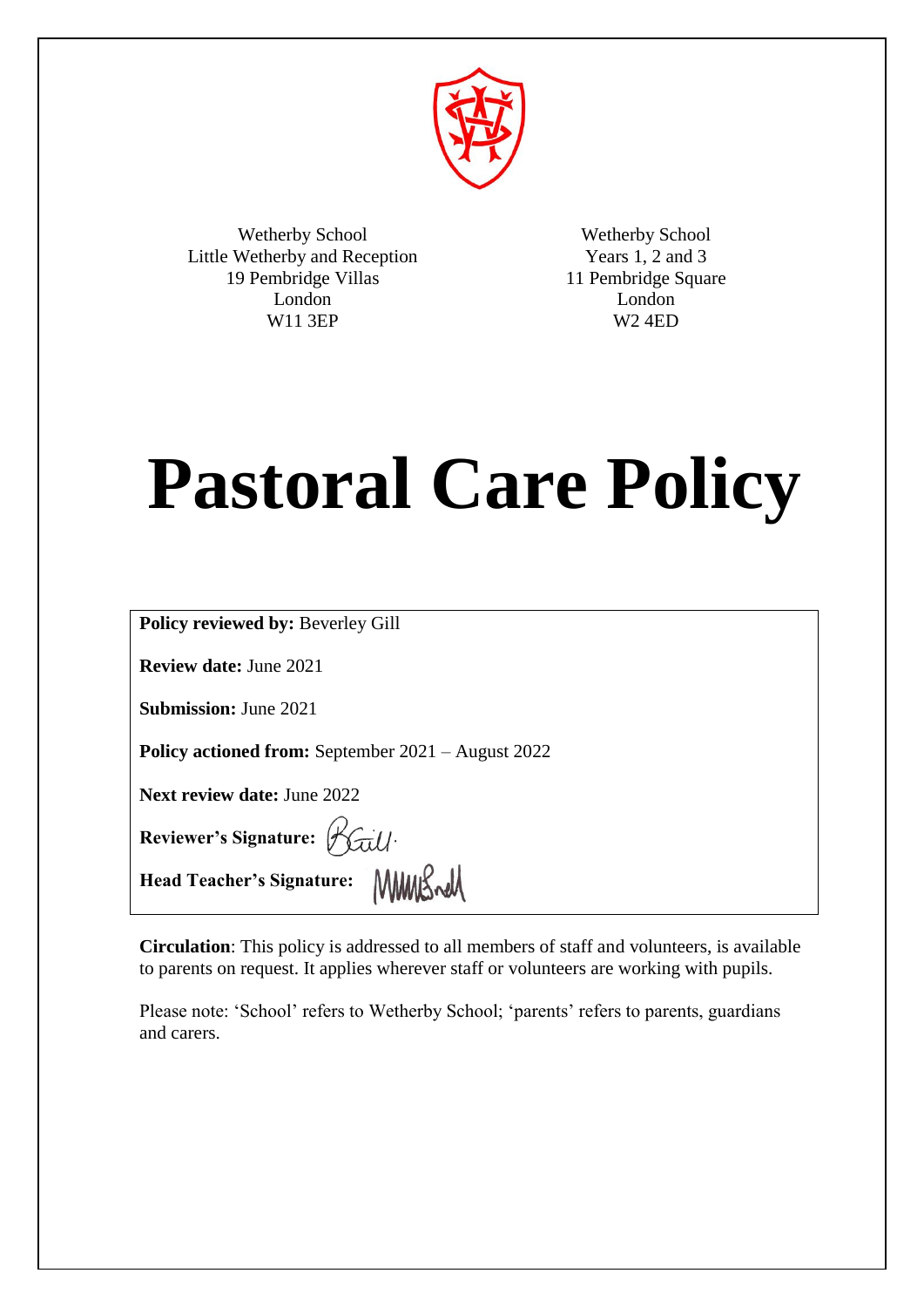

# **Wetherby School**

# **Pastoral Care Policy**

# **Introduction**

At Wetherby School we believe that pastoral care and good mental health is central to each boy's success from both academic and pastoral perspectives. The quality of pastoral care has a huge impact on a boy's academic, vocational, social, emotional and behavioural development. The importance placed on the pastoral care of our boys is reflected by and embedded within our school's mission statement and aims.

We believe that all boys should be happy, well-rounded and confident learners who are respectful, thoughtful and motivated Wetherby Ambassadors. We also believe that the qualities of integrity, kindness and good manners are at the heart of what we do. The aim of our school is to create an atmosphere of care both in and out of school; this is for all users of the school, including children, parents, staff and the community.

This policy applies to all boys in the school including those in the EYFS.

# **Our Pastoral Aims**

- To enable each boy to fulfil their own potential both academically and socially
- To create a caring environment where pupils are valued for who they are, not just for what they can do
- To ensure every boy develops a growth mindset to help him see mistakes as a tool for learning and realise the importance of trying his best
- To ensure that each boy has access to personal and academic guidance and support where necessary
- To promote in boys the self-awareness, self-confidence and resilience that they need to face the challenges, both academic and personal, that are placed on them
- To develop boy's self-esteem through the creation of a happy, secure and settled environment
- To provide opportunities for and encourage pupils to exercise individual and social responsibility
- To develop important life skills that promote positive mental health and social welfare, emotional literacy, critical and moral reasoning, self-esteem, self-awareness, communication skills, relationship skills and assertiveness
- To establish and maintain an appropriate relationship with every parent, so that together we can help to prepare the boys for the opportunities, responsibilities and experiences of adult life
- To enable our boys to understand and gain experiences that help them to lead healthy lives, know how to keep themselves safe, enjoy and achieve in their lives, understand the principles of achieving economic well-being and make a positive contribution.
- To ensure all pastoral care systems are in place, are monitored and followed up by the Assistant Head (Pastoral)
- Through our behaviour and discipline policy develop behaviour that stresses courtesy, tolerance, acceptance, co-operation, respect and care. Boys will be encouraged to manage their own behaviour and use behaviours that will lead to a happy and safe school and be rewarded for showing these behaviours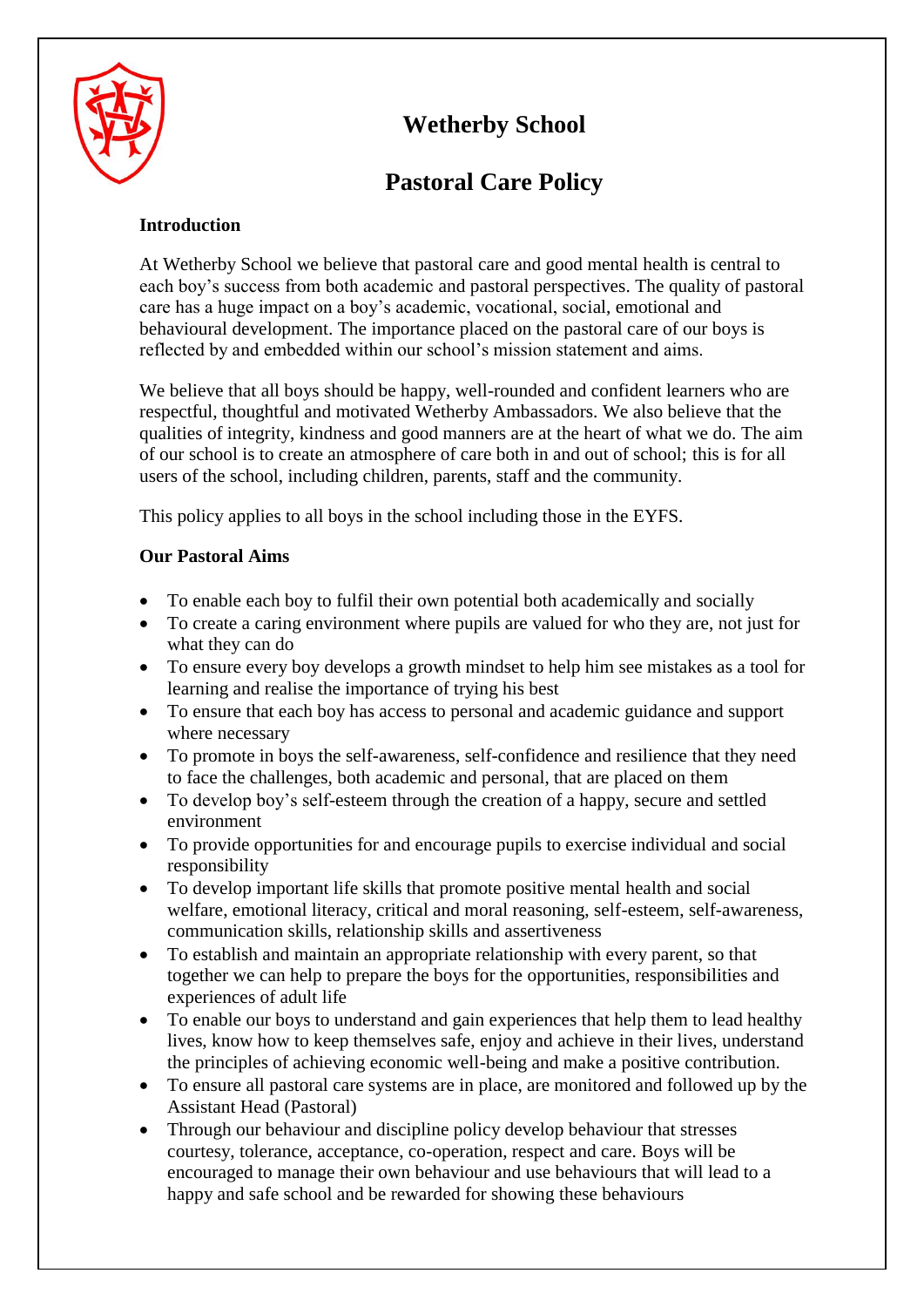- To encourage pupils to take responsibility for their own actions and realise that actions have consequences
- To ensure all staff are aware of the procedures for Child Protection (Safeguarding)
- To maintain the school's Child Protection (Safeguarding) Policy and ensure all members of staff are conversant with it
- To keep records of all reported incidents and meetings with external agencies that involve the welfare of our boys

# **The Impact of Pastoral Care**

There are a number of positive outcomes to excellent pastoral care:

- 1. Improving the quality of pastoral care is an important factor in helping to prevent problems both personal and academic from arising
- 2. Good quality pastoral care will mean that our boys are better prepared to deal with challenges, both academic and personal, that are placed on them
- 3. Effective pastoral care helps to ensure good mental health practices for pupils and staff.
- 4. Excellent pastoral care will raise the standards of behaviour in our school. All research clearly suggests that pupils with high self-esteem on average behave better than those with a low self-image. Excellent pastoral care defuses rather than escalates situations and leads to enhanced relationships between staff and boys
- 5. Improving pastoral care in a school will lead to higher academic performance. There is no question that pupils with a growth mindset and high self-esteem who are essentially content and well-motivated will work better
- 6. Improving and developing our pastoral care within the school will have a significant impact on staff morale as staff work together as a team with a common purpose

# **Our Understanding of Pastoral Care**

Pastoral Casework - Individual work/group work with pupils who are having problems of a social, emotional or behavioural nature.

Pastoral Curriculum - This includes both the 'hidden curriculum' that is the ethos of the school, being a Wetherby Ambassador, the day to day relationships between staff and pupils, assemblies, pastoral 'pop up' days, Mental Health Day, the House system, the Golden Rules, class rules, school trips, involvement of outside agencies such as the police and fire brigade, links with the local community, charity days and initiatives, behaviour management system, the value system of a school, the opportunities for moral, spiritual, social and cultural development, as well as the more formal and overt pastoral curriculum, which would include, though not be limited to, the Learning for Life lessons including Growth Mindset, Keeping safe online, Relationships education, Resilience training, Healthy minds and Healthy Bodies and The World Around Us, form time and the individual and class care that is given by class and specialist teachers. Research shows that children who are 'involved in giving back to their community are happier than those who do not'.

Pastoral Management - The behaviour and discipline system in the school includes the giving of sanctions and receiving of rewards. Good discipline which is consistent, which affirms the pupils' value, which encourages self-reflection and self-awareness, which builds rather than crushes, which encourages individuality rather than conformity, but all within an orderly environment, is an essential ingredient of effective pastoral care.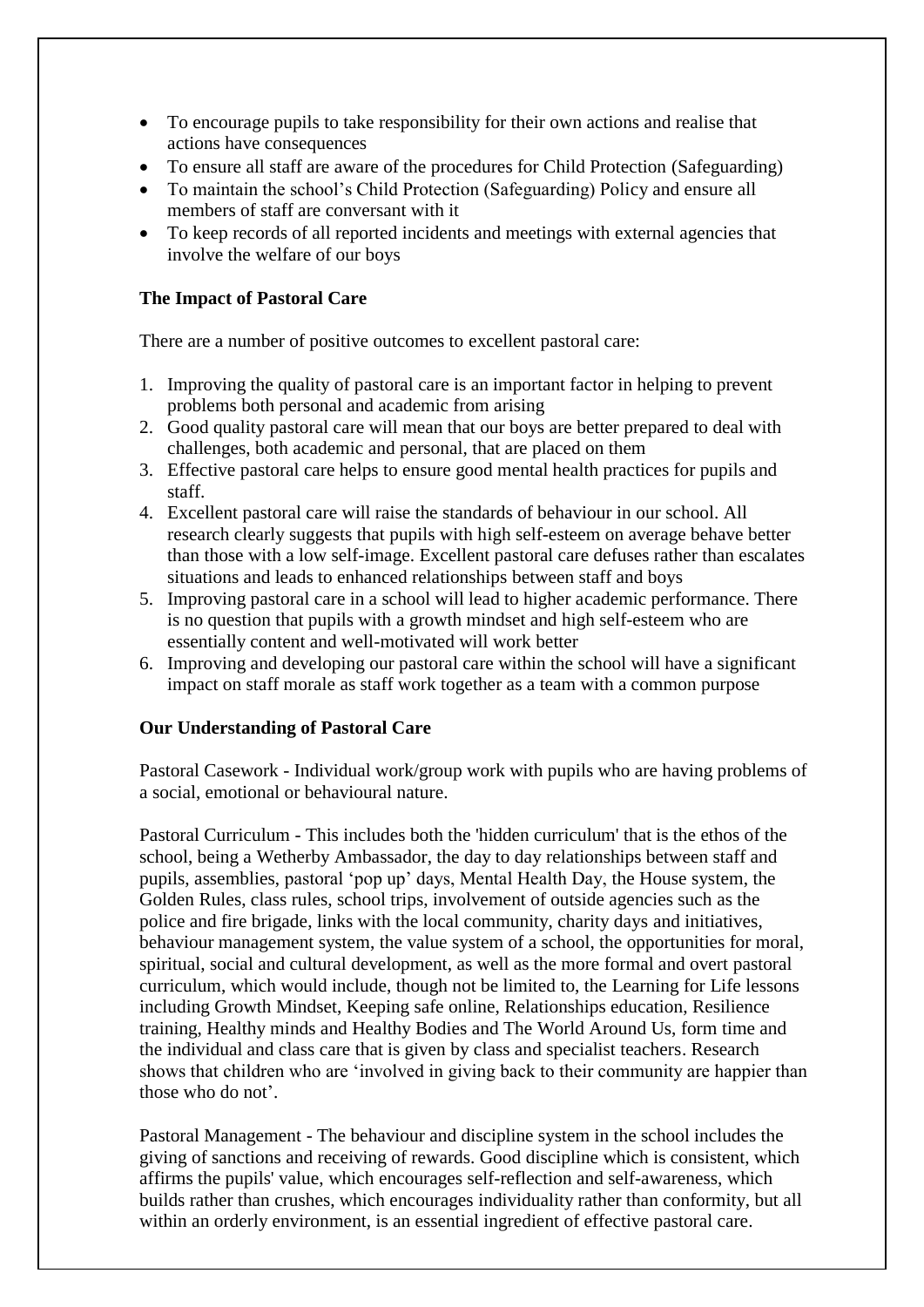# **Responsibility for Pastoral Care**

It cannot be over-stressed that the pastoral care of all our boys is the responsibility of the whole community. The way we treat, talk to, interact with and indeed teach pupils will all contribute to the quality of our pastoral care. At Wetherby School the pastoral and academic oversight of every pupil is primarily the responsibility of each boy's class teacher. All issues regarding a particular boy should, in the first instance, be directed through their class teacher. The Assistant Head (Pastoral) has overall responsibility for the pastoral side of the school and needs to be aware of any pastoral issues relating to individual boys. All staff are responsible for promoting good behaviour and the welfare of the boys. It may be necessary for any member of the teaching staff, Assistant Head (Pastoral), Deputy Head, Assistant Head (Wellbeing and Co-Curricular), Assistant Head (Academic), Heads of Reception, Head of Learning Support and the Headmaster to meet to discuss certain boys.

#### **Pastoral Care Systems for Discussing/Reporting/Recording Pastoral Concerns**

It is essential that accurate records are kept where there are concerns about the welfare of a child. At Wetherby School there are a number of different systems in place to record pastoral concerns:

Causing Concern Documents – On the staff shared area in each year group folder there is a causing concern document for each class. Here any concerns about a child can be recorded, even where there is no need to refer the matter immediately. These documents can be completed and read by any member of staff. All follow ups to these concerns may be recorded onto this document or on a Parental Conversation Form depending on which is more suitable. The Assistant Head (Pastoral) regularly reads these documents and is responsible for following anything up, where necessary. If you complete the causing concern document, it is essential that you email the Headmaster and all members of the SMT to let them know.

Safeguarding Concern Sheet – This document is for safeguarding concerns which should be shared immediately with the Assistant Head (Pastoral). If you complete a Pastoral Care and Safeguarding Concern Sheet, it is essential that you email the Assistant Head (Wellbeing and Safeguarding), Headmaster and the SMT.

Parental Conversation Form – This document is to record any conversations you have with parents, either of an academic or pastoral nature. These documents are also saved in the year group folder on the staff shared area. Once again, if you complete a Parental Conversation Form, it is essential that you email the Headmaster and the SMT.

Special Educational Needs – Sometimes a special educational need may also have a link with a pastoral concern. A yellow concern form must be completed and emailed to the Head of Learning Support. She will then discuss this with the relevant staff members at a suitable time. Please refer to the SENDA Policy for further information.

Social groups – Boys who have social, behavioural and/or communication needs are identified by class teachers and referred to the Assistant Head (Pastoral) and / or Assistant Head (Wellbeing). These boys may attend a weekly 'social' group with a small number of their peers and two members of staff. Toys such as Lego and collaborative games are used to facilitate boys' language and communication, thereby improving their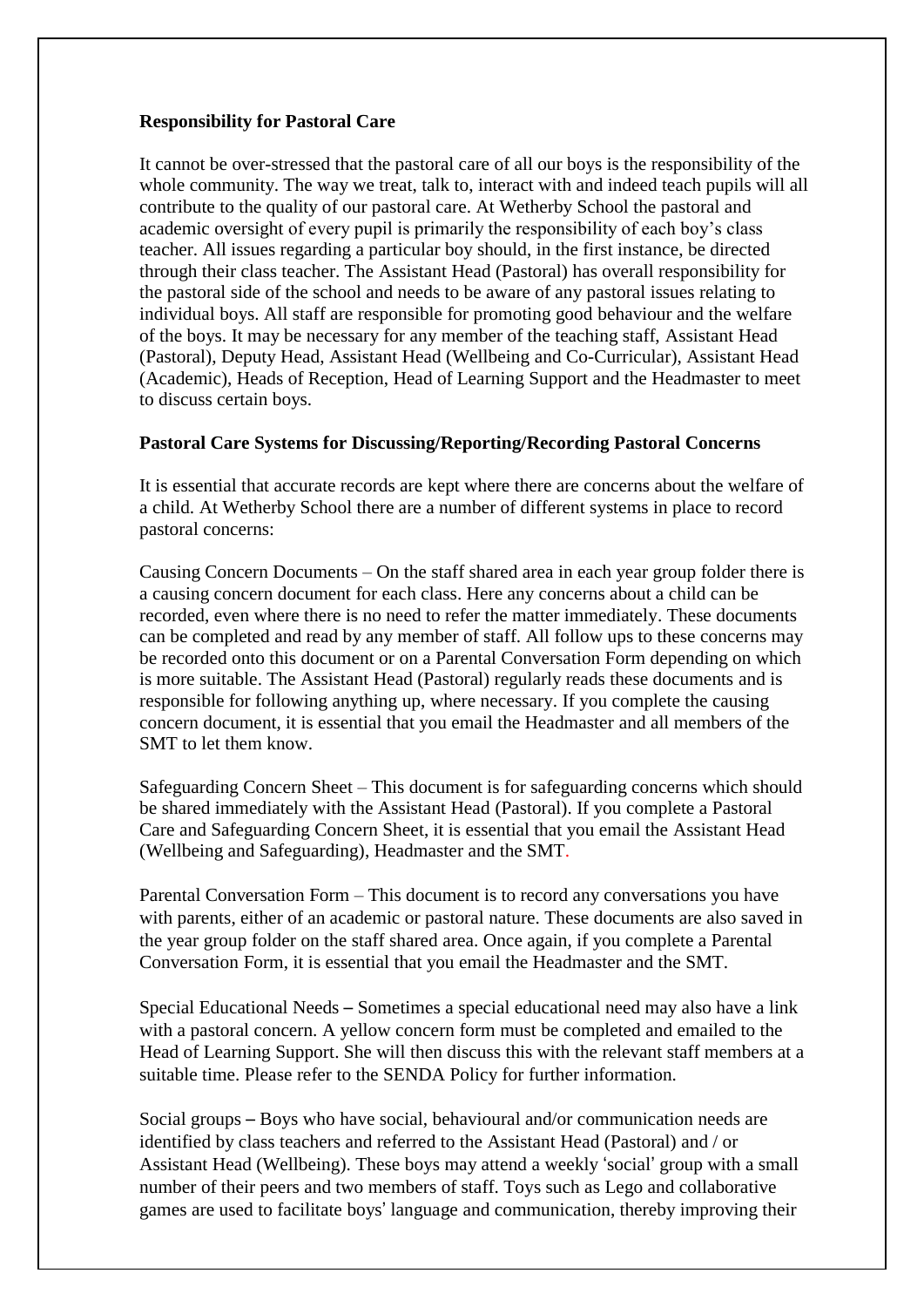social skills and ability to develop and maintain their relationships with others. Staff will draw up an Individual Learning Plan for each boy and will always liaise with parents before a boy starts in a social group.

Play Therapy – occasionally a boy will be referred by the Assistant Head (Pastoral) and/or the Assistant Head (Wellbeing) for play therapy with a play therapist for a variety of needs. The Assistant Head(s) will liaise with parents, the class teacher and external specialists, and if appropriate, the Learning Support department.

External Specialists – very occasionally a boy's needs can be best met by an external specialist or consultant. In this case, a TAC (Team Around a Child) will be formed with parents, staff and other agencies to put a program of support in place for the child.

Progress Meetings - Progress meetings will take place before half term in the autumn and spring terms. In these meetings the class teacher will discuss each boy in their class with the Headmaster, Deputy Head, Assistant Head (Pastoral) and Head of Learning Support. The boys' academic progress, general well-being will be discussed along with any pastoral concerns and academic concerns. Targets will also be recorded. Each class will have their own record for this which can be found in the staff shared area in monthly meetings and rexels folder. Please refer to the Progress Meeting Policy for further information.

Parents' Evening and Rexels - Staff prepare their notes for the evening on Parent Evening rexels. These are submitted to the Headmaster in the week prior to parents' evening. Progress meetings will have been held prior to these rexels being completed and any pastoral concerns may be discussed during parents' evening. Generally any pastoral concerns are discussed as soon as possible with parents. We do not wait until parents' evening to do this. Please refer to the Parents' Evening Policy for further information.

#### **Other Pastoral Systems**

#### **Wetherby Ambassadors**

Being a Wetherby Ambassador is part of everyday school life at Wetherby School. The Rules to Always being a Wetherby Ambassador are:

- We are polite, well-mannered and honest
- We are kind, caring and helpful
- We listen to and respect others
- We behave sensibly
- We play nicely and include others
- We work hard and try our best
- We have a positive attitude and a growth mindset
- We encourage and congratulate each other
- We look after our belongings and school
- We show good sportsmanship
- We smile and have fun

Each week in assembly one boy from each year group is given an award for being a Wetherby Ambassador. His photograph is taken and is displayed on the Wetherby Ambassador notice board.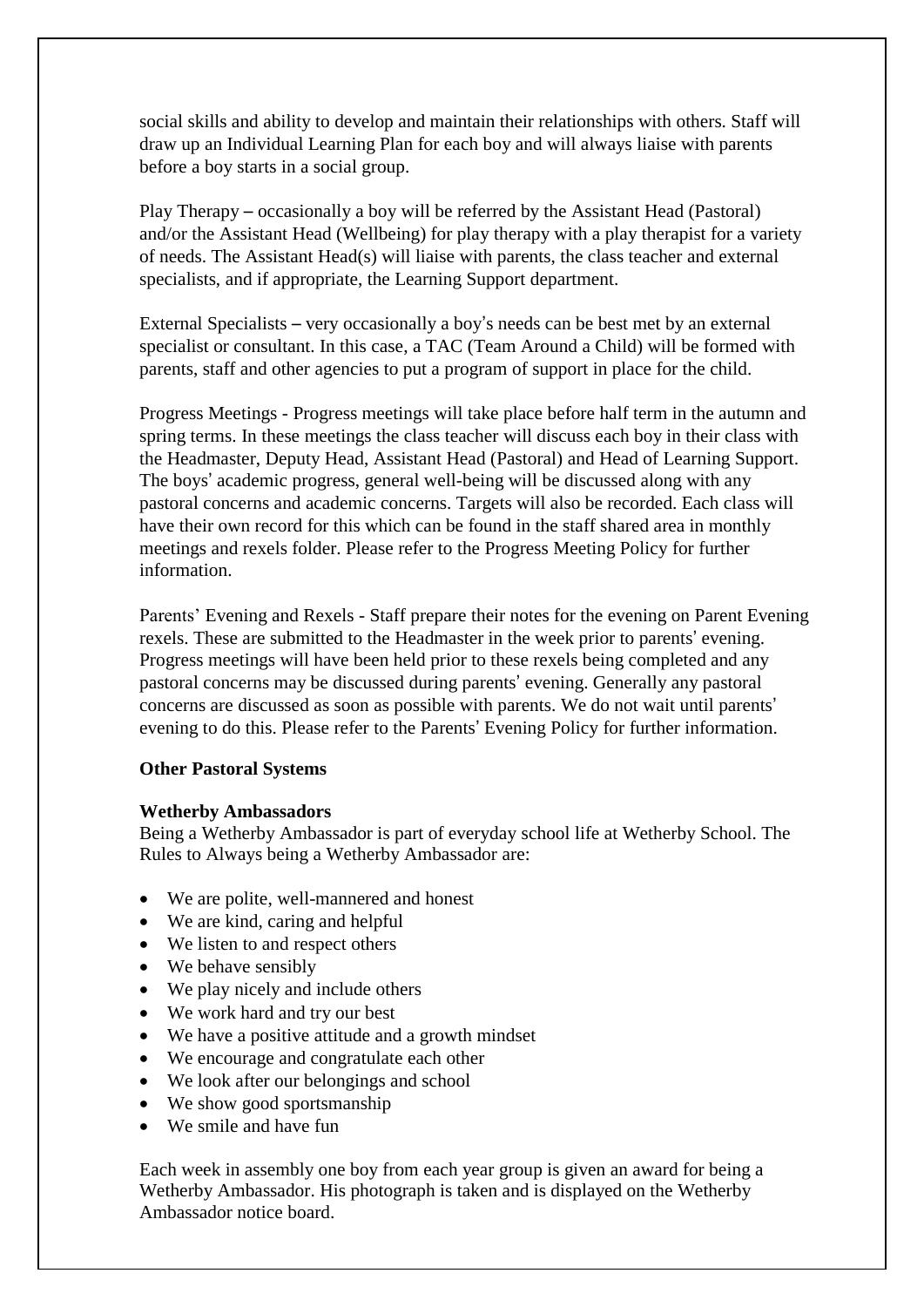# **The Wetherby Bear**

The Wetherby Bear will spend the week with the class in the school who have been particularly good in achieving the weekly target. Staff decide in the staff meeting on Thursday which class has won. The bear will be given out in assembly on Monday. The Wetherby bear will also wear a scarf in the colour of the house with the most house stars for that week.

#### **Houses**

At Wetherby School each boy will be grouped into a House. There are four Houses: Marlborough, Montgomery, Nelson and Wellington. Boys will know their House before they start school and any new pupils that arrive during the academic year will be allocated to a House. Each boy has the opportunity to contribute to the success of their House through active participation in numerous House activities and through their own achievements. House stars can be given to individual boys for: academic achievement and effort in learning; service to Wetherby School and others; good manners and behaviour. Behaviour points are converted into House points. Please refer to the Houses Policy and Behaviour Policy for more information.

## **School Council**

The school council is a group of boys that meet twice a term. This is a forum for active and constructive pupil input to the daily life of the school. There is one boy from each class from Years 1, 2 and 3. In the summer term one boy from each Reception class will join the school council. During these meetings 'pupil voice' from the whole school is listened to and where possible is acted upon. Please refer to the School Council Policy for further information.

# **Other Roles of Responsibility**

There are many other opportunities for boys to have a position of responsibility. These include charity ambassadors, eco-warriors, and librarians.

#### **Achievement Board**

Each week a piece of the boy's work is displayed on the achievement board. Every boy in each class will have a piece of his work displayed on this board.

# **Wetherby Tate and Picture of the Month**

Twice a term a piece of artwork from each class will be displayed on the Wetherby Tate boards on both sites. Picture of the month will also be displayed.

# **Headteacher's Awards**

Headteacher's Awards are given out in assembly. Two boys from each class are nominated by their class teacher. The Headteacher's Awards are given to a boy for anything that their teacher feels they have done well during the week. This could be for good work or progress in any subject area or following the Rules to Always being a Wetherby Ambassador.